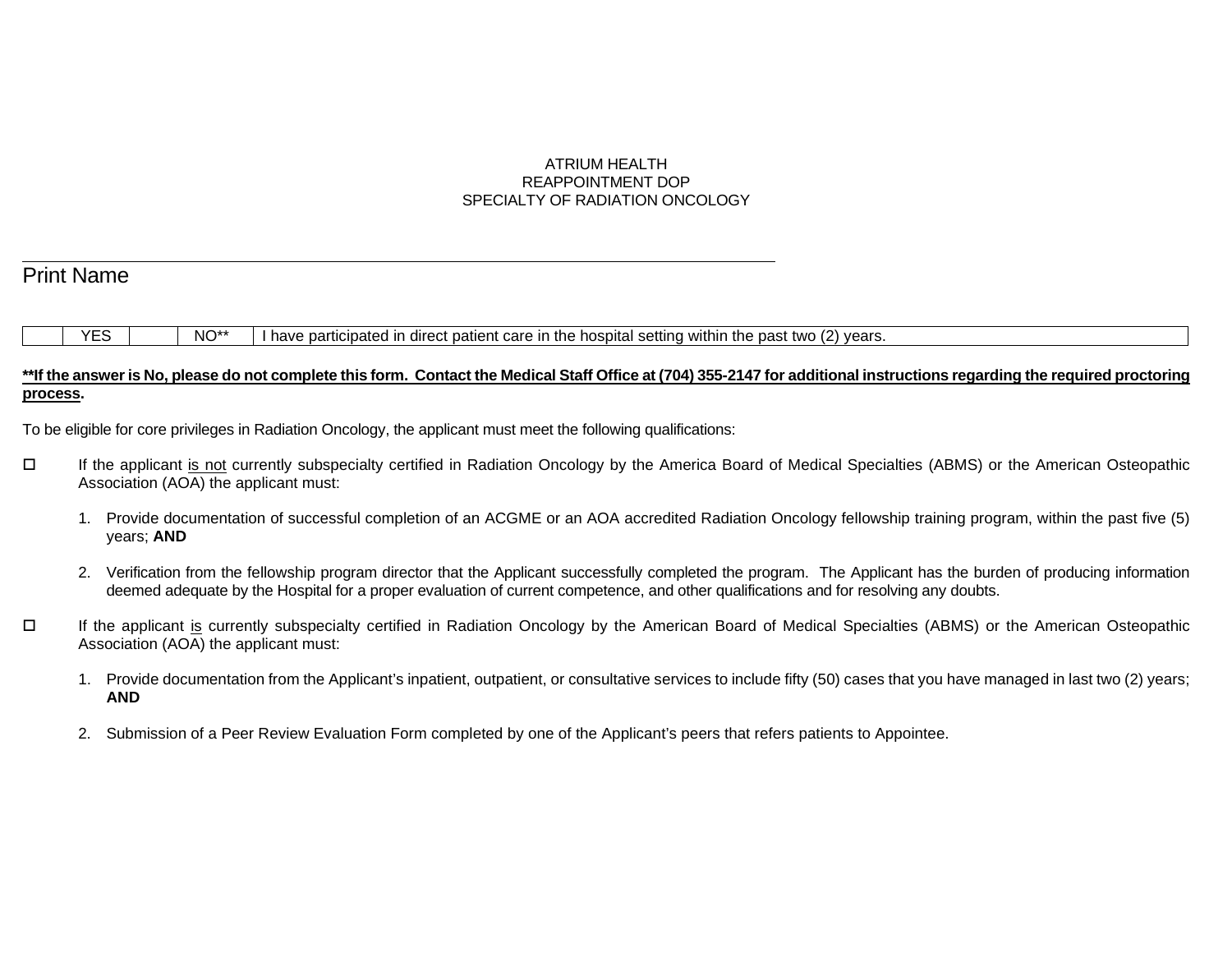NOTE 1: Physicians must apply for "CORE" privileges in order to be eligible for clinical privileges in the Specialty of Radiation Oncology at any facility within Atrium Health.

NOTE 2: "CORE" privileges cannot be amended or altered in any way.

NOTE 3: The Applicant has the burden of producing information deemed adequate by the Hospital for a proper evaluation of current competence, and other qualifications and for resolving any doubts.

NOTE 4: Please note that the exercise of certain privileges enumerated herein is necessarily limited by the operational, and resource constraints of the facility. All procedures must be performed within a clinical setting with the capabilities and organizational structure required to provide appropriate support.

Please check appropriate blocks when applying for privileges:

|            |            |            |           | .   |            |            |            |            |                  |            |                                                                                                                                                                                                                                                                                                                             |
|------------|------------|------------|-----------|-----|------------|------------|------------|------------|------------------|------------|-----------------------------------------------------------------------------------------------------------------------------------------------------------------------------------------------------------------------------------------------------------------------------------------------------------------------------|
| <b>CMC</b> | <b>PVL</b> | <b>UNV</b> | <b>CR</b> | LIN | <b>CAB</b> | <b>UNN</b> | <b>STN</b> | <b>ANS</b> | <b>Cleveland</b> |            | <b>RADIATION ONCOLOGY CORE PRIVILEGES</b>                                                                                                                                                                                                                                                                                   |
|            |            |            | N/A       |     |            |            |            | N/A        |                  | CRAD-ONC-1 | Privileges to provide comprehensive (multidisciplinary)<br>evaluation and treatment planning for patients with<br>cancer, related disorders, and therapeutic radiation for<br>benign diseases, and consult on patients of all ages.<br>Assess, stabilize and determine disposition of patients<br>with emergent conditions. |

NOTE: CRAD-ONC-1 includes privileges for administration of drugs and medicines related to radiation oncology and cancer supportive care; administration of radiosensitizers, radioprotectors under appropriate circumstances; brachytherapy both interstitial and intracavitary and unsealed radionuclide therapy; combined modality therapy, e.g., surgery, radiation therapy, chemotherapy, or immunotherapy used concurrently or in a timed sequence; computer assisted treatment simulation and planning (external beam therapy and radioactive implants); fractionated stereotactic radiotherapy; immunotherapy; intraoperative radiation therapy; interpretation of studies as they pertain to neoplastic or benign conditions; perform history and physical exam; placement of catheters, IV's, IV contrast dye and radiopaque devices that pertain to treatment planning; radiation prescription of doses, treatment volumes, field blocks, molds and other special devices for external beam therapy; radiation therapy by external beam (photon and electron irradiation); radiation therapy contact therapy (SR, molds, etc.); radioactive isotope therapy (intraperitoneal, intracavitary, interstitial, intraluminal, implantation, regional and systemic, and intravenous, radioactive antibody therapy); stereotactic radiosurgery, single and multifraction; total body irradiation; X-ray, ultrasound, CT, MRI and PET, assisted treatment planning; biopsy, fine needle aspiration; laryngoscopy.

Maintenance Criteria for Continued Privileges: CRAD-ONC-1

1. Provide documentation from the Applicant's inpatient, outpatient, or consultative services to include twenty-five (25) cases that you have managed in the most recent two (2) years; **AND**

2. Submission of a Peer Review Evaluation Form completed by one of the Appointee's peers that refers patients to Appointee.

#### **CyberKnife Radiosurgery (CRAD-ONC-1(a))**

Provide documentation of the following:

- 1. A letter of verification from the Fellowship Program Director that the Applicant successfully completed the program with specific training in radiosurgery utilizing the CyberKnife or completed an approved training program in the use of the particular treatment system (e.g., training by Accuray in the case of the CyberKnife system) within the past two (2) years; **OR**
- 1. Submit documentation of successful completion of at least three (3) CyberKnife cases within the past two (2) years; **OR**
- 1. The Applicant must complete the Permission to be Proctored Request Form requesting to be proctored for at least three (3) cases.